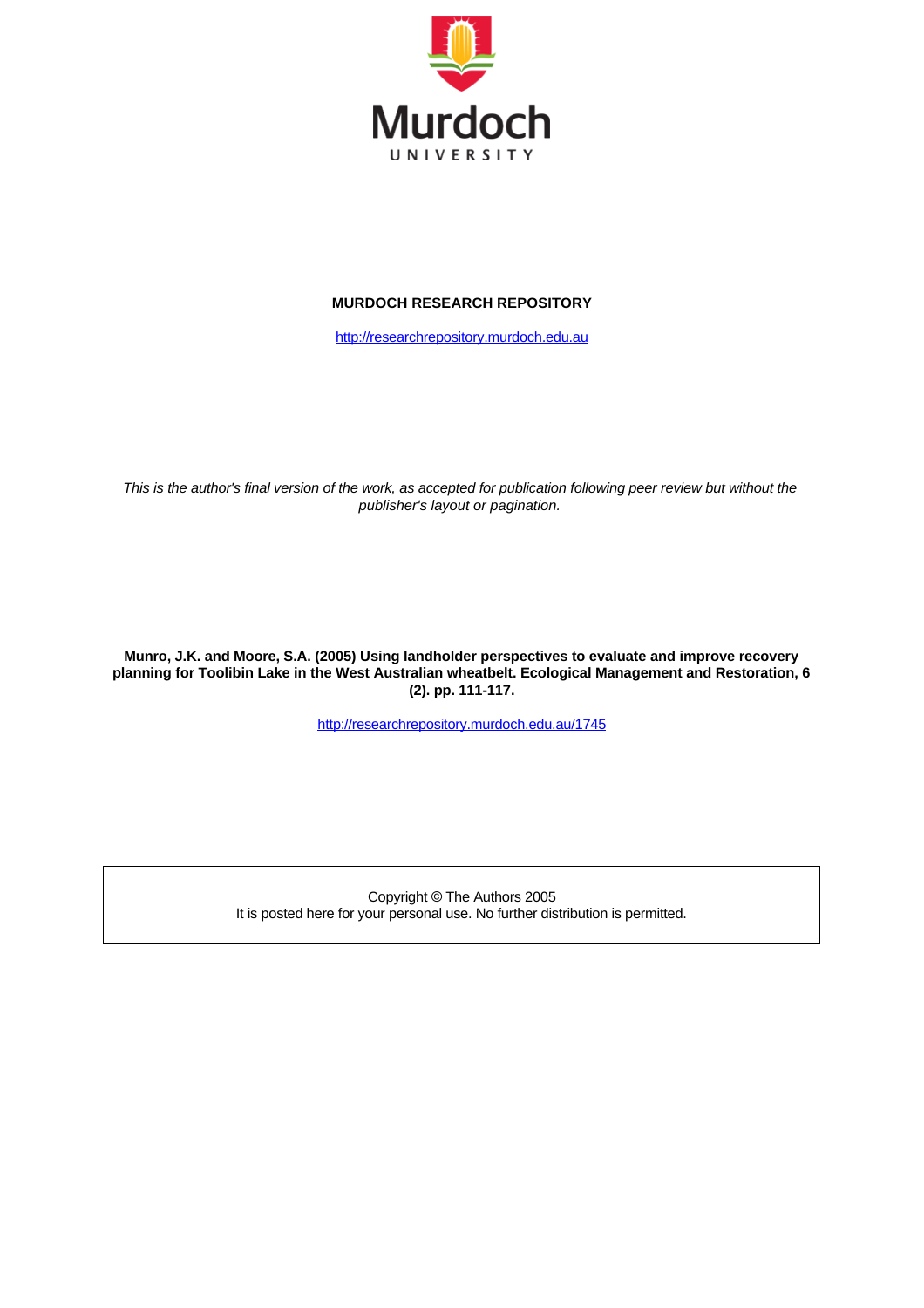Short code: EMR Title: Ecological Management and Restoration ISSN: 1442-7001 Created by: Word version: 7.0a BEES version: Version 2.42 Email proofs to: smoore@essun1.murdoch.edu.au Copyright: 2005 The Ecological Society of Australia Volume: 6 (Issue: 2) Cover year: 2005 (Cover month: August) Article no.: 227 DOI: 10.1111/j.1442-8903.2005.00227.x Article type: OA (Original Article) Figures: 1; Tables: 10; Equations: 0; References: 21; Words: 4698; First Page: 000; Last Page: 000 SHORT TITLE RUNNING HEAD: PERSPECTIVE AUTHORS RUNNING HEAD: PERSPECTIVE ECOLOGICAL MANAGEMENT & RESTORATION VOL 6 NO 2 AUGUST 2005

*Jennifer Munro and Susan Moore are with the School of Environmental Science, Murdoch University (South Street, Murdoch, WA 6150, Australia. Tel. +61-8 9360 6076, Fax. +61-8 9360 6787. Email: smoore@essun1.murdoch.edu.au). This research was undertaken on request from the WA Department of Conservation and Land Management to provide information on landholder perceptions of recovery planning for use in revising the recovery plan for Toolibin Lake.*

# **Using landholder perspectives to evaluate and improve recovery planning for Lake Toolibin in the West Australian wheatbelt**

**By Jennifer K. Munro and Susan A. Moore**

**Summary**  Over the last two decades, recovery plans have emerged as one of the most widespread policy and management responses for endangered species. Often these plans include public and private lands, and the associated government departments and private landholders. Toolibin Lake, in the West Australian (WA) wheatbelt, is a case in point, with a recovery plan focused on an internationally recognized wetland on public land within a predominantly privately owned, agricultural catchment. This paper draws on recent questionnaire and interview-based research with landholders, to evaluate the influence of the recovery plan on conservation activities. Almost all landholders in the Catchment (93%) are involved in revegetation activities, with the availability of subsidies from the WA Government playing a strong role in adoption and its extent. The main constraints to adopting conservation actions, such as revegetation and fencing remnant vegetation, were cost and logistics. Correspondingly, the greatest incentive was financial inducement. Strengths of the recovery plan were identified as increasing awareness, demonstrating government effectiveness, and making funding available to landholders. The communication efforts by the WA Department of Conservation and Land Management (CALM), the agency leading the recovery process, were lauded while at the same time the need for improved liaison was noted. Weaknesses were the lack of information and direction from CALM, bureaucracy, limited funding for CALM, and variable adoption across the Catchment. Recovery planning in this Catchment and other similar settings could be improved by a continuing commitment to two-way communication between all those involved, ongoing recognition of the complexities of the government–community interface in recovery planning, and continuing subsidies for conservation actions on private lands where high biodiversity values are at stake.

Key words: *agriculture, catchment, incentives, landholders, natural resource management, perceptions, recovery planning, revegetation, subsidies.*

## **Introduction**

Australia's high biodiversity values are widely acknowledged, with endangered species making an important contribution to this diversity. Many of these species occur in small fragmented remnants, a number in private ownership (Lambeck 1999). One of the most widespread responses to endangerment and the associated threats has been recovery planning. This approach was formalized in the Environmental Protection & Biodiversity Conservation Act 1999 (Cth), but had already been underway in states such as Western Australia (WA) for at least a decade. Recovery plans may be prepared and coordinated by government departments, such as the Department of Conservation and Management (CALM) in Western Australia, community groups, such as local catchment groups, or non-government organizations, such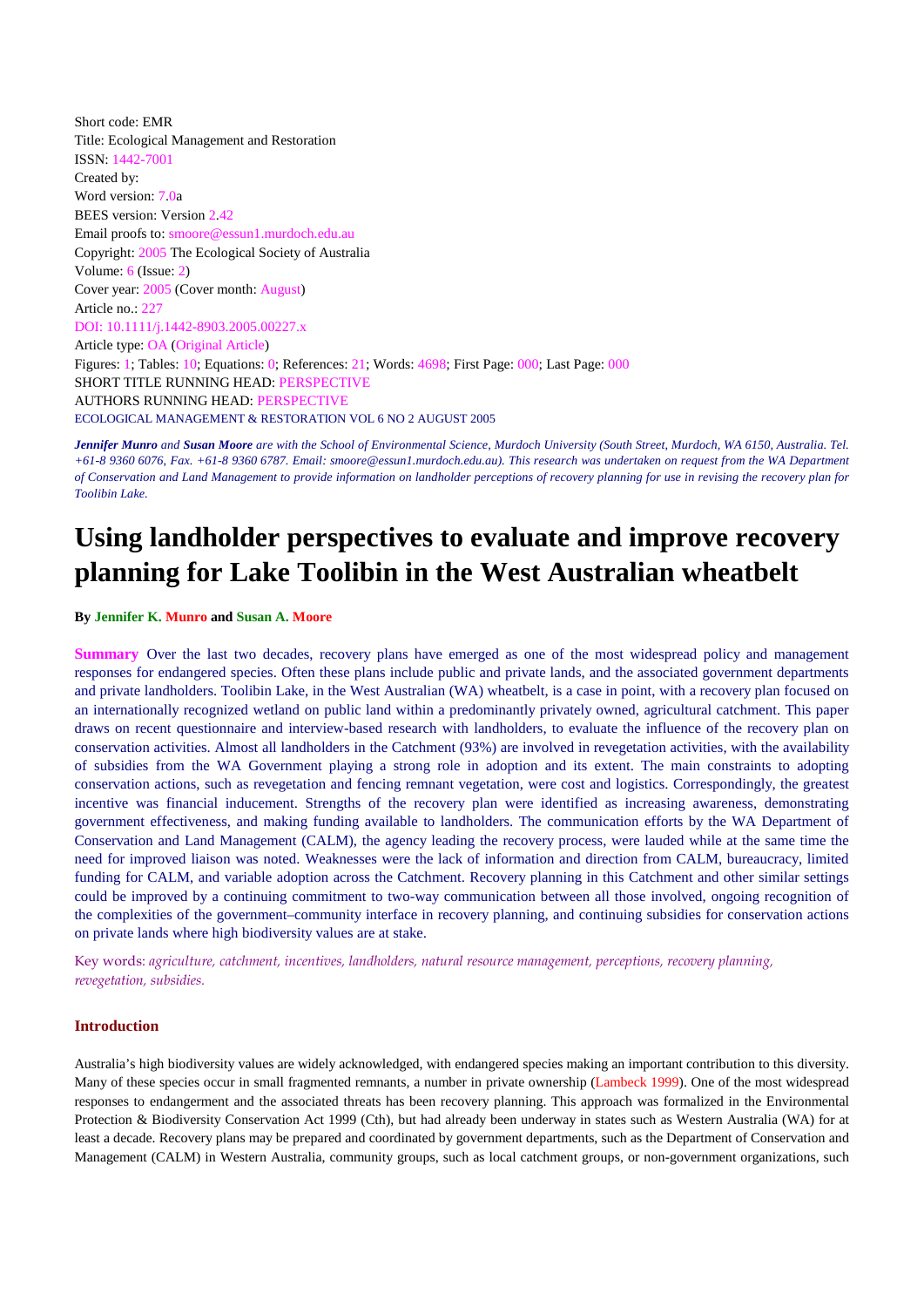as the World Wide Fund for Nature Australia (Blyth *et al*. 1995). Very often, recovery planning involves a coordinated effort by government agencies, private landholders, and, on occasions, members of the business community (e.g. Alcoa Australia in WA).

The West Australian wheatbelt faces enormous problems from dryland salinity, associated with the clearing of the native deep-rooted perennial vegetation. Throughout this landscape are dotted numerous small nature reserves, many providing refugia for threatened species, but which are also threatened by salinity. Recovery planning in the WA wheatbelt involves many players, including government agencies, predominantly CALM, and landholders with endangered species on their lands. Often, recovery actions are needed on both private and public lands, making it essential that the landholders affected are willing and able to assist. For a wetland, for example, the wetland itself may be a public nature reserve and hence a CALM responsibility. The surrounding lands, however, where native species revegetation and fencing of remnants are required, are often privately owned agricultural lands with management decisions made by private citizens.

The importance of involving community members, and especially landholders with threatened species on their lands, has been clearly acknowledged in recovery planning (Buchy 2001). To date, however, few efforts to formally survey landholders regarding recovery planning and their views and associated needs have been undertaken and reported. Such knowledge is critical as more plans are prepared for these mosaic landscapes with high biodiversity values and as existing plans are revised and updated. Surveys of this type are essential if recovery planners are to determine and then facilitate the adoption of the recovery actions needed.

#### **Methods**

#### *Study area*

Toolibin Lake and its catchment, in the central wheatbelt of Western Australia (Fig. 1), provided an ideal study site, based on its high conservation values, extent of private ownership, and history of recovery activities. The Lake is one of the last remaining freshwater lakes in the WA wheatbelt. It was recognized as a threatened ecological community in 1996 (CALM 2003), based on its dense living stands of sheoak (*Casuarina obesa*) and paperbark (*Melaleuca strobophylla*) trees (Bowman *et al*. 1992). It is also on the Ramsar Directory of Wetlands of International Importance because of its high diversity of waterbirds and large number of breeding species (CALM 2003). The Lake is one of six natural diversity recovery catchments in Western Australia and, as such, receives intensive technical and financial management and support (Wallace *et al*. 2002).

The majority of the Catchment is used for grain and sheep farming, being privately owned by 31 landholders. By 1972, 90% of the Catchment had been cleared. The main threats to the Lake arise from salinization of its water (sourced from both saline surface flows and saline groundwater recharge; CALM 2003). Recovery activities began in the 1970s with the responsible government agency, the Department of Fisheries and Wildlife, focusing on the Lake and its immediate environs.

The first recovery plan was completed in 1992 (Bowman *et al*. 1992). External consultants, with CALM and landholders, developed the plan. The plan was reviewed and redrafted in 1994 by the Toolibin Lake Recovery Team and Technical Advisory Group (TAG), with members including CALM officers, landholders, representatives from other government departments (e.g. Water Authority, Department of Agriculture), and the Australian Nature Conservation Agency. The Recovery Team and TAG guided implementation of the plan. In the second half of the 1990s, a recovery officer dedicated to Lake Toolibin was appointed.

Over the last decade, recovery activities have included emergency engineering solutions, specifically, diversion of saline surface water flows using surface drains and groundwater pumping to lower the saline watertable beneath the Lakebed. Other activities include fencing remnant vegetation, and biodiversity and commercial plantings. Over this time, management has shifted from being primarily Lakefocused to incorporate recovery of the wider Toolibin Catchment through activities on private agricultural lands. CALM currently subsidizes conservation actions, such as revegetation, fencing remnant vegetation, and alley farming, on these lands.

## *Study aims and design*

The study's aim was to investigate landholder's perceptions of recovery planning in the Toolibin Lake Catchment, with the purpose of recommending how recovery planning and associated activities could be improved. A case study approach (Yin 1991), drawing on multiple forms of evidence, was used. Evidence included informal discussions with CALM staff involved with Toolibin, document review, and landholder questionnaires and personal interviews. The CALM-based discussions and review were used to describe the recovery history of the Lake and its Catchment. The questionnaires and interviews were used to access landholder perceptions, with perceptual research widely recognized as providing essential information for the evaluation and improvement of performance (Starbuck & Mezias 1996).

A mail-out questionnaire was sent to Catchment landholders, following initial contact by phone. The questionnaire was used to obtain demographic details and information on how landholders valued the Lake, conservation actions undertaken, and the effect of CALM subsidies. Questions also addressed constraints to undertaking conservation actions and conversely, potential incentives for increasing them. Conservation actions were defined as those designed to reduce or contain threats to the nature conservation values of the Lake and its Catchment. Close-ended questions were used, with landholders asked to indicate preferences from a set of offered answers (Frankfort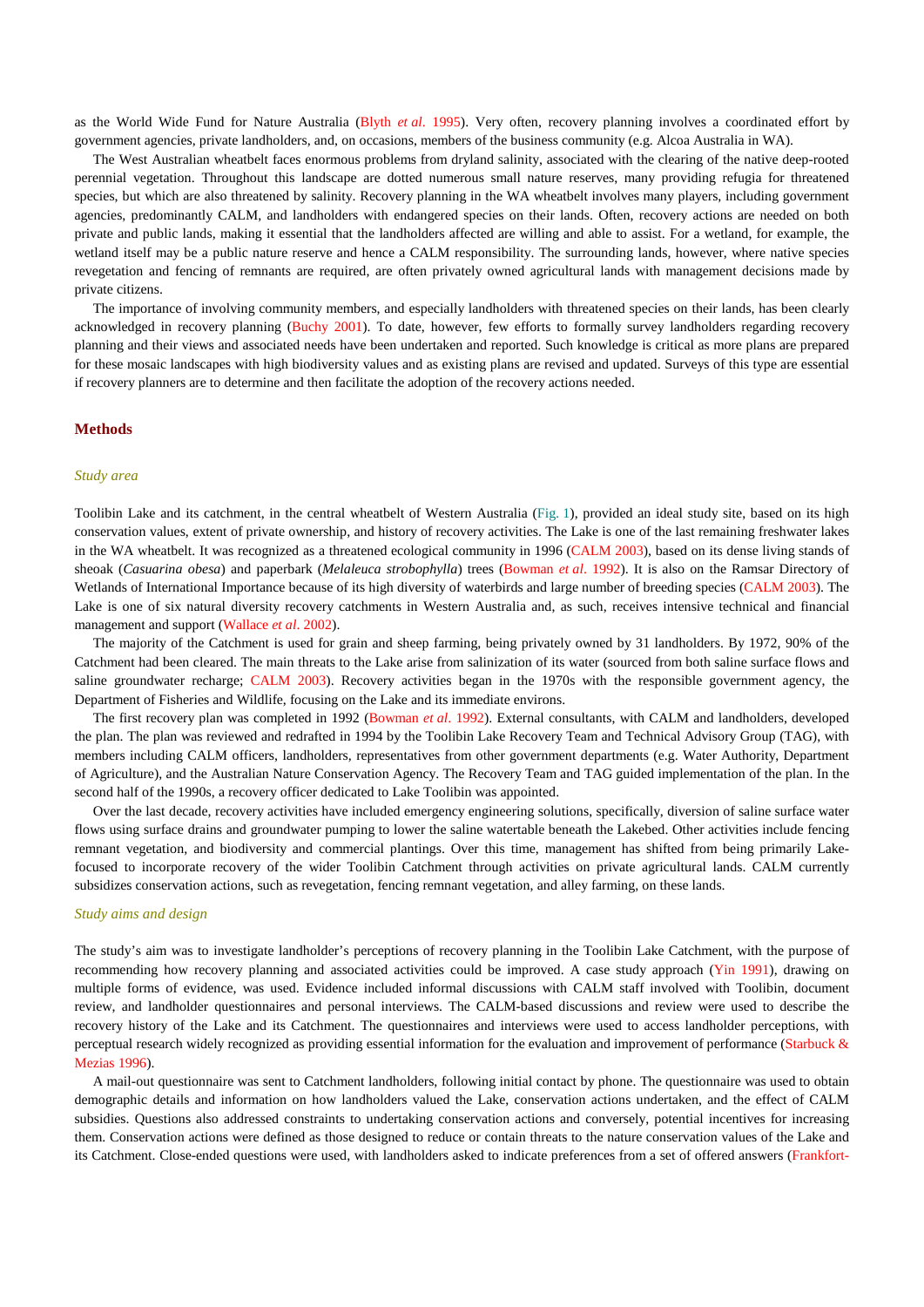Nachmias & Nachmias 1992). These answers were sourced from similar questionnaire-based research work in the WA wheatbelt by Jenkins (1998) and Moore and Renton (2002).

The personal interviews with landholders were based on open-ended questions (Frankfort-Nachmias & Nachmias 1992). The first part of the interview addressed farm management, focusing on conservation actions as well as associated constraints. The second part asked about the Toolibin Lake Recovery Plan, specifically its implementation strengths and weaknesses, and the quality of CALM's communication.

The quantitative questionnaire data were analysed predominantly as percentages, as the data set was too small to warrant using analytical statistics. The qualitative data from the interviews were analysed using grounded theory and associated coding (Strauss  $\&$ Corbin 1990). Researcher-derived codes were used to synthesize and sort observations arising from the data. The end product was comprehensive descriptions of recurrent themes from the interviews. For example, coding of landholder responses concerning constraints to adoption showed that the reasons were financial, motivational and logistical.

## **Results**

Of the 31 landholders in the Catchment, 28 completed the questionnaire (90% response rate), while 24 completed the interview (77% response rate).

#### *Landholder characteristics, values and conservation activities*

Over two-thirds of the landholders surveyed (73%) were aged 31–50 years (Table 1). In terms of formal education, 46% of landholders had secondary education as their highest level of schooling, while 27% were university qualified. Landholders valued Toolibin Lake for its wildlife habitat, community value/identity, ecological significance, and the productivity of the surrounding agricultural lands (Table 2).

Revegetation *(*93%), fencing of remnant native vegetation (86%), and soil treatments (86%) were the most commonly implemented conservation actions in the Catchment. For revegetation, fencing and alley farming, half or more of respondents had received CALM funding for the work (Table 3). In the interviews, the conservation actions identified by landholders as most important now and in the future included revegetation and fencing remnants, soil optimization, crop diversification, and engineering works (Table 4).

Farm planning is widely regarded as a conservation action (Cary *et al*. 2001). Two-thirds of landholders in this study (68%) did not use a farm plan for their property. Of those with a plan (32%), two-thirds (67%) developed it with help from a Community Landcare Coordinator (CLC). Those landholders with a farm plan were more likely to have undertaken conservation actions (Table 3). CALM subsidies influenced 68% of landholders in their adoption of conservation actions. Most landholders (86%) also said that subsidies also affected their scale of adoption.

Incentives for adoption collated from the questionnaire were better financial support, better compensation for non-productive land, and evidenced-based information on the benefits of conservation actions (Table 5). Constraints included the cost of materials and equipment to carry out work, and the lack of time/access to labour and funding (Table 6). From the interviews, where the first author emergently derived the categories, the constraints coalesced around financial, motivational and logistical concerns (Table 7).

#### *Landholder views regarding implementation of the Toolibin Lake recovery plan*

Strengths in implementation of the recovery plan were increased awareness, demonstrated government effectiveness, and availability of funding (Table 8). Weaknesses were lack of information and direction from CALM, bureaucracy, limited funding for CALM, and variable adoption (Table 9). When questioned about the quality of CALM's communication, as part of implementing the recovery plan, all those interviewed identified information provision as a strength. Although given as a strength, 63% of respondents also noted room for improvement, especially regarding liaison (Table 10).

## **Discussion**

#### *The influence of landholder characteristics and values on conservation activities*

Because the relationships between age, education and adoption of sustainable practices remain questionable, are unlikely to be linear, and are confounded by a range of factors (AFFA 2002; Curtis *et al*. 2000; Cary *et al*. 2001; ), they were not explored further in this study. The same uncertainties accompany suggested relationships between farming styles, environmental values, and adoption. Although the majority of landholders (82%) identified the Lake as having ecological values, recent research cautions against assuming a positive relationship between expressing environmental values and adopting sustainable farming practices (AFFA 2002). Rather, adoption is more strongly linked to beliefs about profitability and the risks associated with adoption (Barr & Cary 2000).

*Conservation actions, including farm plans*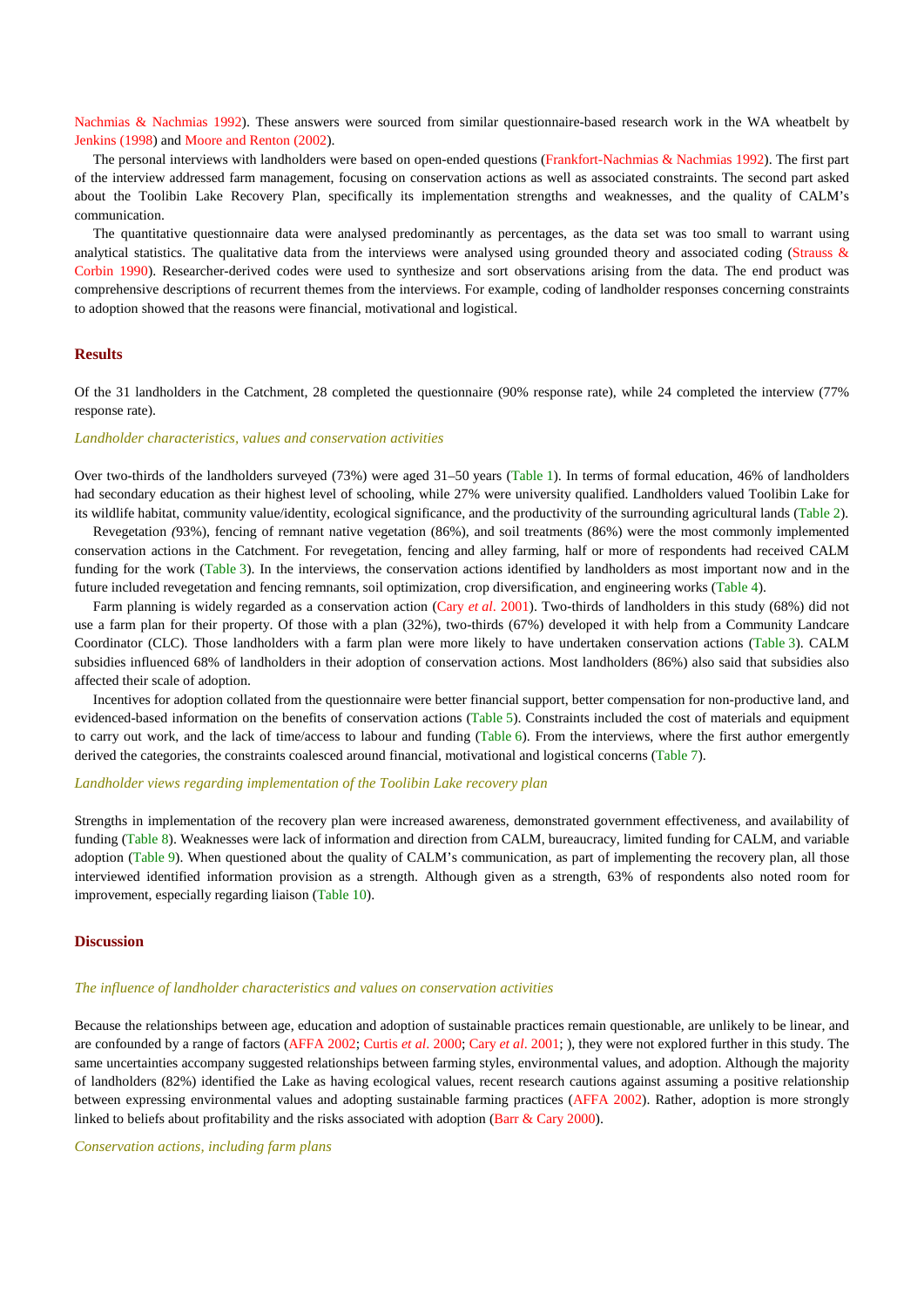Revegetation was the most common management action undertaken by Catchment landholders (by 93% of respondents). Jenkins (1998), in her survey of 143 landholders across five Shires in the WA wheatbelt in 1996, sought to determine landholder attitudes to a number of issues related to native vegetation on farmland and land degradation. She similarly found revegetation to be the most common conservation action (undertaken by 84% of respondents). The higher uptake in the Toolibin Catchment (93%) is likely to reflect its special status as a recovery catchment and associated greater availability of funding.

Alley farming was a popular conservation action in the Toolibin Catchment, adopted by 61% of landholders. In contrast, only 6% of Jenkins' (1998) landholders had adopted alley farming. This difference can be attributed to a number of factors. Most importantly, subsidies were available at Toolibin for this work but less so in Jenkins' Shires. Also important, the proximity of Toolibin to a proposed oil mallee processing plant appears to have stimulated interest in mallee plantings. And, as the enormity and intractability of salinity as a problem has become generally realized, interest has grown in alley farming as a potentially commercial way of combining salinity control using deep-rooted perennials while retaining grazing and/or cropping pursuits in the alleys between the trees.

The adoption of sustainable practices has been positively linked to the existence of a farm plan, suggesting that landholders using a farm plan are more prepared and proactive (AFFA 2002). In contrast, research by Curtis *et al*. (2000) found no relationship between the existence of a plan and adoption. The findings of this study align more closely with those of Cary *et al*. (2001), where having a farm plan was related to adoption of sustainable practices. Fewer landholders in the Toolibin Catchment than in the Shires surveyed by Jenkins (1998) had plans (32 vs 60%). One possible reason is as voiced by one interview respondent: 'I think everyone got a bit sick of it, we all got sick to the teeth of doing plans…there's been a lot of criticism on that, farm plans'. The increasing incidence of Landcare burnout (Byron & Curtis 2001) may be responsible for the lack of enthusiasm for farm planning in this study.

## *Incentives and constraints*

A common way of encouraging adoption of sustainable practices is using financial incentives as a cost-sharing method to compensate landholders for management actions that provide wider environmental benefits (Barr  $\&$  Cary 2000). Two-thirds (68%) of respondents indicated they were influenced by CALM subsidies in their decision to adopt conservation actions. In comparison, only 15% of landholders in Jenkins' (1998) study accessed funding for revegetation activities, helping to explain, in part, their lower level of adoption of revegetation.

Interestingly, however, far more landholders in Jenkins' study versus this one were undertaking activities, such as revegetation, with no subsidy; 69% of replanting landholders were not subsidized in Jenkins' Shires, while only 28% of replantors were unsubsidized in the Toolibin Catchment. These results emphasize that although financial incentives are important, they are not the only way to stimulate the adoption of sustainable practices (Barr & Cary 2000). What subsidies may critically influence, however, is the scale of adoption, with 86% of respondents in this study noting subsidies as positively influencing their scale of adoption. The significant positive effects of providing financial assistance to increase adoption has been noted elsewhere (Curtis & Robertson 2003; Nelson *et al*. 2004).

The other incentives loosely coalesce around information; having evidence-based information on the benefits of management actions, information on the recovery plan, and accessible professional advice. Jenkins (1998) similarly identified funding to be the most important incentive for landholders, followed by information on management benefits. Requiring evidence-based information reflects the risk-averse nature of many landholders (Vanclay & Lawrence 1995). Lack of confidence in recommended management actions has been acknowledged as a barrier to adoption, accompanied by a dislike of complexity, risk aversion, and a desire to remain aligned with existing social norms (Barr & Cary 2000; Curtis & Robertson 2003).

As would be expected, the constraints closely relate to the incentives. Costs, in both time and money, were emphasized (Tables 6 and 7). Curtis and Robertson (2003) noted cost to be the predominant constraint experienced by landholders, followed by logistics (e.g. time management, availability of labour). Financial constraints to adoption have also been emphasized in other studies (e.g. Cary *et al*. 2001; Nelson *et al*. 2004).

The other main constraint, evident from the interviews but not from earlier survey work (e.g. Jenkins 1998), was lack of motivation. Burnout, and an associated lack of motivation, has become a growing concern with regard to the adoption of sustainable conservation practices (Byron & Curtis 2001). Motivation, coupled with access to financial resources, is needed if adoption is to occur on any significant scale (Cary *et al*. 2001).

## *Evaluating implementation of the Toolibin Lake recovery plan*

The availability and effectiveness of information, government performance, and the availability and level of funding were mentioned as both strengths and weaknesses (Tables 8 and 9). In terms of information, respondents noted that the plan had increased awareness but clearer direction and more information from CALM were needed. A related comment, centred on communication, was the need to improve liaison within the Catchment, in particular through CALM having an advisory rather than policing role (Table 10). The networks that can make conservation actions possible rely on the development of trusting relationships between individual government officers and local people (Moore 1995).

For the performance of government, strengths were coordination across departments and 'getting on with the job', while the paired criticism was slowness in getting actions underway (i.e. the 'bureaucracy'). Funding subsidies for conservation actions were identified as a strength by respondents and the perceived inadequacy of current government funding for CALM as a weakness.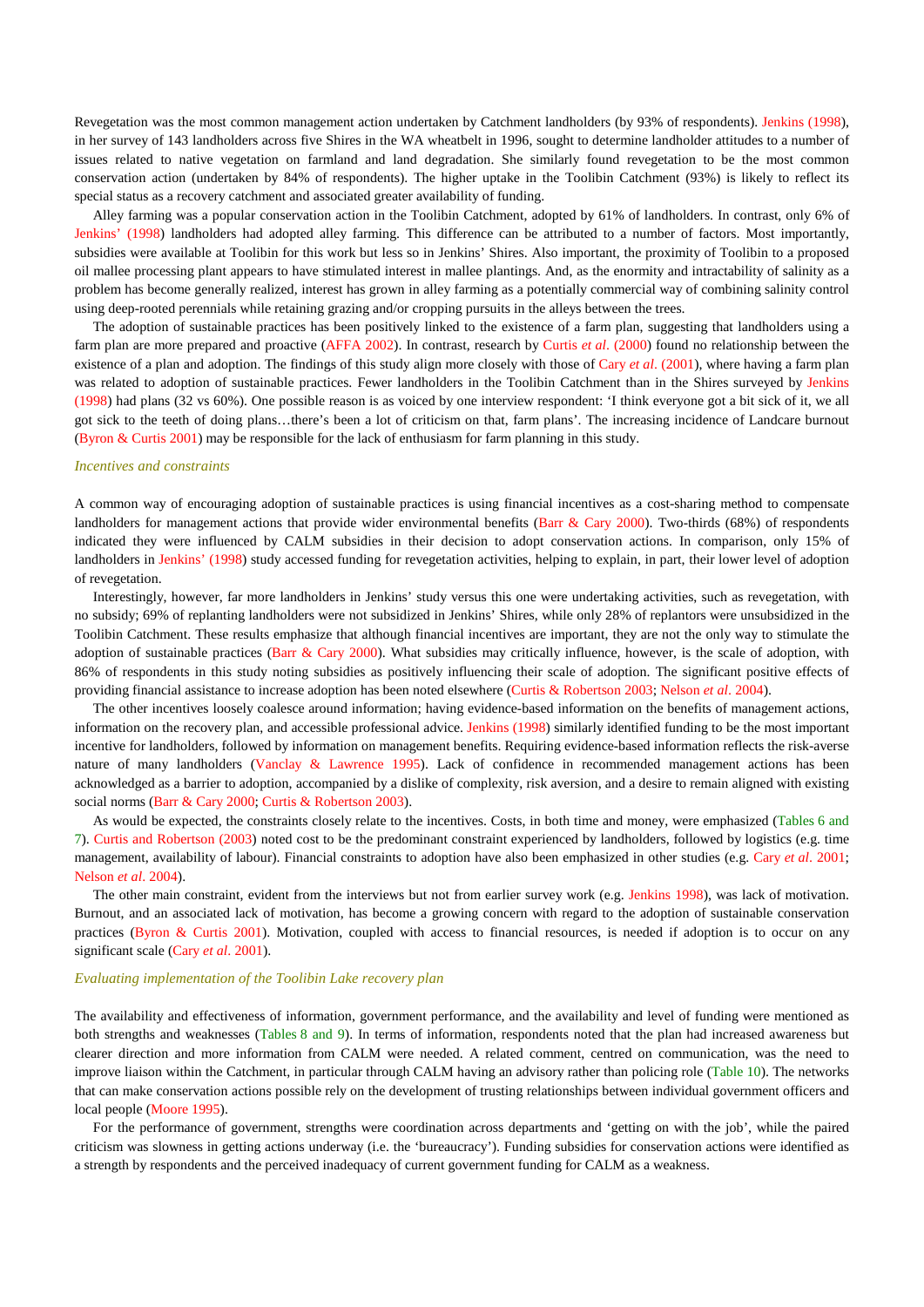The centrality of CALM in landholders' reflections on the recovery plan's strengths and weaknesses, draws attention to the complexity of the relationship between landholders who have the responsibility and the ability to implement recovery actions on their lands and CALM as the government department responsible for managing threatened species irrespective of land ownership (Blyth *et al*. 1995). Communication is one area where this complexity is apparent with comments that CALM is doing a good job juxtaposed with numerous suggestions for how liaison can be improved.

The effectiveness of the plan's conservation actions in addressing salinity was not mentioned as either a strength or weakness. This result reflects both the current status of Toolibin and broader issues associated with salinity management. To date, the conservation actions at Toolibin have slowed and at best halted salinization of Toolibin Lake. As such, observers, reporting on maintenance of the status quo, are probably less likely to identify salinity management as a positive outcome identifying it more as a work-in-progress. In terms of broader issues, in a given catchment, remediation works and associated beneficial outcomes may occur in completely different locations. Without catchment-wide monitoring and sharing of results, individual farmers are unable to judge how their actions are contributing or otherwise to addressing salinity.

#### **Management implications**

This study has provided valuable insights into how Toolibin landholders view recovery planning and associated conservation actions in their catchment. It gives CALM and others involved direction on how to improve and further align recovery planning with community needs, and provides an important case study for effecting conservation management actions at a catchment scale, inclusive of both public and privately owned lands. The study also illustrates the value of drawing on social research to assist in the complexities of recovery planning and ecological restoration more generally.

The high level and extent of adoption and recognition of the ecological importance of Toolibin Lake demonstrates the value of having a focal point (the Lake) for community involvement in natural resource management. These high levels also demonstrate the benefits that commitment over time, to conservation outcomes, can achieve. This analysis has also detailed the recovery activities requiring further attention: ongoing two-way communication between all involved, recognition and management of the complex role for government in recovery planning, and the importance of financial incentives. A central feature of two-way communication must be providing evidence for landholders of the benefits of conservation actions.

Government agencies have a critical role in recovery planning as they have the legislative and resourcing framework that enables them to assist with and often guide the recovery of threatened species and ecological communities on private lands. Evident from this study and others is the continued need for effective interaction between government and private landowners in order to maximize conservation outcomes. In this study, all respondents identified provision of information as a strength of CALM's communication in the Catchment, suggesting that their approach provides a potential model for application elsewhere (i.e. recovery team, recovery plan, appointment of a locally based recovery officer).

This support was tempered by concerns regarding a lack of direction from CALM, a desire for more frequent updates (Table 9), and moving CALM from a policing to advisory role. These concerns collectively illustrate the complexity of CALM's role where they are expected to provide direction but also act in an advisory rather than directive manner. Part of the solution for CALM includes having ongoing presence in the Catchment to continue building trust (Moore 1995), as well as sharing the multiplicity of their role with landholders (e.g. regulator, knowledge broker, technical expert, fundor). Local catchment groups are a critical part of the solution, providing an essential forum and conduit for information flow among and between landholders and others, especially government agencies. The associated interactions provide an important opportunity to foster social capital and trust, a necessity in establishing good catchment relations.

In this study, the positive effects of subsidies in both facilitating and enhancing the scale of adoption were readily apparent. In the context of limited farm incomes and significant financial constraints experienced by the majority of landholders in Australia, the importance of such funding schemes in motivating landholders to adopt biodiversity management actions that provide off-site and wider catchment environmental benefits cannot be emphasized enough. Of continued associated importance, is the ongoing need to develop deep-rooted perennial crops for adoption in agricultural areas, which are commercially competitive with grain crops such as wheat. Only with a multifaceted approach, including subsidies and the development of commercially viable perennials, will it be possible to progress towards sustainable agricultural landscapes.

#### **Acknowledgements**

This research was funded by the WA Department of Conservation and Land Management. The willingness of Toolibin Lake Catchment landholders to participate and the comments provided by Ken Wallace, Julie Wyland, Paul McCluskey and two reviewers are gratefully acknowledged.

### **References**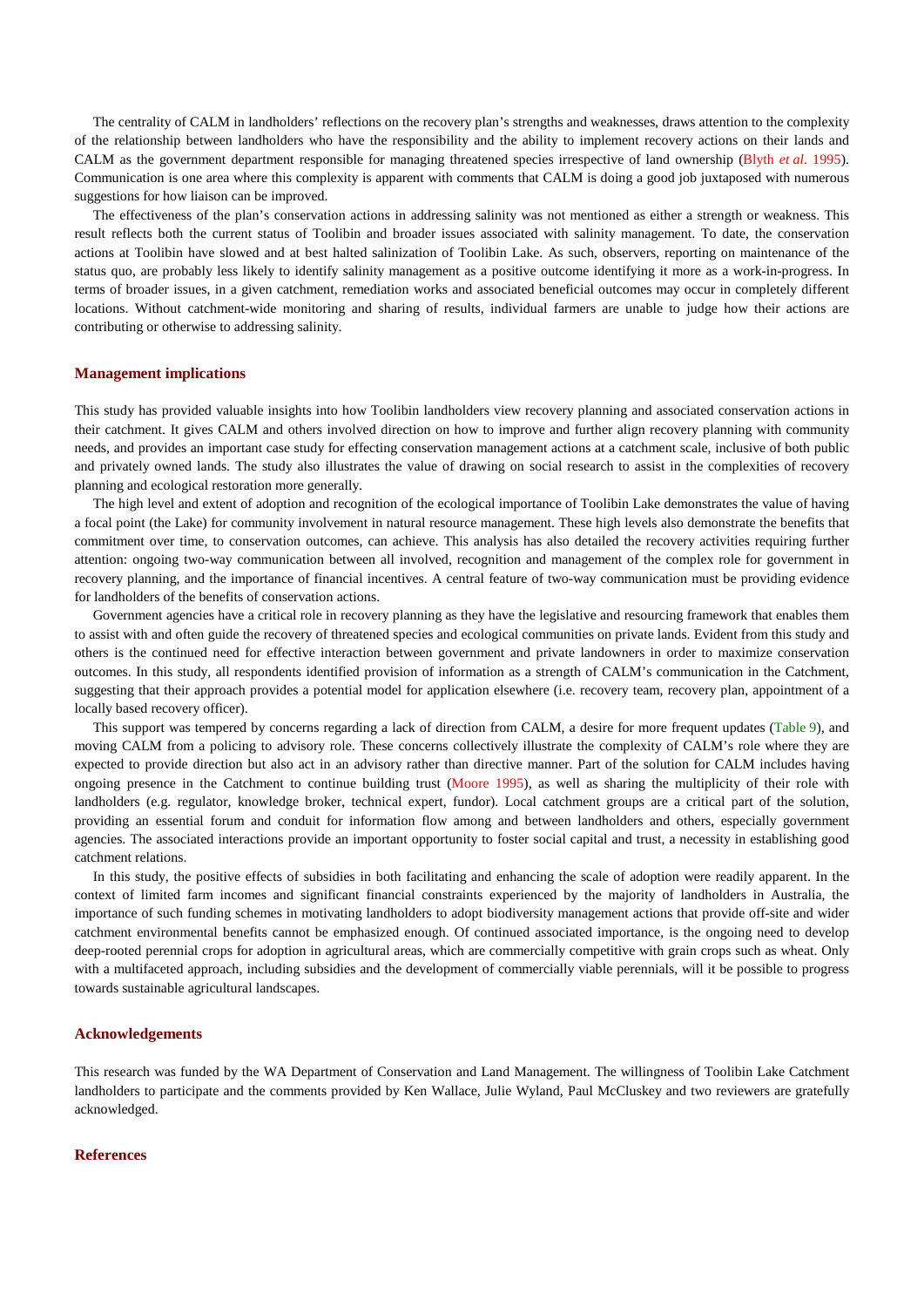- AFFA (Agriculture, Fisheries and Forestry Australia). (2002) *Understanding Landholders' Capacity to Change to Sustainable Practices*. Available from URL: http://www.affa.gov.au/content/publications.cfm.
- Barr N. and Cary J. (2000) *Influencing Improved Natural Resource Management on Farms: A Guide to Understanding Factors Influencing the Adoption of Sustainable Resource Practices.* Bureau of Rural Sciences, Canberra.

Blyth J. D., Burbidge A. A. and Brown A. P. (1995) Achieving co-operation between government agencies and the community for nature conservation, with examples from the recovery of threatened species and ecological communities. In: *Nature Conservation 4. The Role of Networks* (eds D. A. Saunders, J. L. Craig and E. M. Mattiske), pp. 343–367. Surrey Beatty & Sons, Sydney.

Bowman Bishaw Gorham, Jim Davies & Associates, and Rural Planning (1992) *Recovery Plan for Toolibin Lake and Surrounding Reserves*. Unpublished report prepared for the Department of Conservation and Land Management, Western Australia, under the Australian National Parks and Wildlife Service Endangered Species Program, 1991/1992.

Buchy M. (2001) *Community Participation in Australian Natural Resource Management*. Research project ANU21. Land & Water Australia, Canberra.

Byron I. and Curtis A. (2001) Landcare in Australia: Burned out and browned off. *Local Environment* **6**, 311–326.

CALM (Department of Conservation and Land Management). (2003) *Salinity Projects*. Available from URL: http://www.naturebase.et/projects/salinity/ndrc.html.

Cary J., Barr N., Aslin H., Webb T. and Kelson S. (2001) *Human and Social Aspects of Capacity to Change to Sustainable Management Practices*. Combined Report for the National Land and Water Resources Audit Theme 6 Projects 6.2.2 and 6.3.4. Bureau of Rural Sciences, Canberra.

Curtis A. L., De Lacy T., Van Nouhuys M., Lockwood M., Byron I. and Graham M. (2000) *Exploring Landholder Willingness and Capacity to Manage Dryland Salinity: The Goulburn Broken Catchment*. The Johnstone Centre, Charles Sturt University, Albury.

Curtis A. and Robertson A. (2003) Understanding landholder management of river frontages: The Goulburn Broken. *Ecological Management and Restoration* **4**, 45–54.

Frankfort-Nachmias C. and Nachmias D. (1992) *Research Methods in the Social Sciences*, 4th edn. Edward Arnold, London.

Jenkins S. (1998) *Native Vegetation on Farms Survey 1996: a Survey of Farmers Attitudes to Native Vegetation and Landcare in the Wheatbelt of Western Australia*. Research Report 3/98. National Research and Development Program on Rehabilitation, Management and Conservation of Remnant Vegetation, Canberra.

Moore S. A. (1995) The role of trust in social networks: formation, function and fragility. In: *Nature Conservation 4. The Role of Networks* (eds D. A. Saunders, J. L. Craig and E. M. Mattiske), pp. 148–154. Surrey Beatty & Sons, Sydney.

Moore S. A. and Renton S. (2002) Remnant vegetation, landholders' values and information needs: An exploratory study in the West Australian wheatbelt*. Ecological Management and Restoration* **3**, 179–187.

Nelson R., Alexander F., Elliston L. and Blias A. (2004) *Natural Resource Management on Australian Farms*. ABARE eReport 04.7. Available from URL: http://www.abareonlineshop.com.

Starbuck W. H. and Mezias J. M. (1996) Opening Pandora's box: studying the accuracy of manager's perceptions. *Journal of Organizational Behaviour* **17**, 99–117.

Strauss A. and Corbin J. (1990) *Basics of Qualitative Research: Grounded Theory Procedures and Techniques*. Sage Publications, Newbury Park.

Vanclay F. and Lawrence G. (1995) *The Environmental Imperative: Eco-Social Concerns for Australian Agriculture*. Central Queensland University Press, Rockhampton, Queensland.

Wallace K. J., Beecham B. C. and Bone B. (2002) *Managing Natural Biodiversity in the Wheatbelt: a Framework*. Available from URL: http://www.audit.deh.gov.au/anra.

Yin R. K. (1991) *Case Study Research: Design and Methods*. Applied Social Research Methods Series, Vol. 5. Sage Publications, Newbury Park. **Figure 1.** Toolibin Lake and Catchment.

**Table 1.**  Landholder age and level of formal education

| Age (years) | Respondents (%) | Formal education          | Respondents $(\%)^*$ |  |
|-------------|-----------------|---------------------------|----------------------|--|
| $21 - 30$   | 4               | Secondary (year $8-10$ )  | 27                   |  |
| $31 - 40$   | 35              | Secondary (year $11-12$ ) | 19                   |  |
| $41 - 50$   | 38              | Agricultural college      | 12                   |  |
| $51 - 60$   | 23              | University                | 27                   |  |
|             |                 | Farm courses              | 15                   |  |

 $n = 26$ . \*Does not sum to 100% as some landholders did not answer.

**Table 2.**  Landholder values for Toolibin Lake

| Respondents $(\%)^*$ |
|----------------------|
| 90                   |
| 86                   |
| 82                   |
| 82                   |
| 53                   |
| 40                   |
|                      |

 $n = 28$ . \*Does not sum to 100% as landholders valued Toolibin for more than one reason.

**Table 3.** Adoption of conservation actions (from questionnaire)

Lambeck R. J. (1999) *Landscape Planning for Biodiversity Conservation in Agricultural Regions: A Case Study from the Wheatbelt of Western Australia*. Department of Environment and Heritage, Canberra, Australia.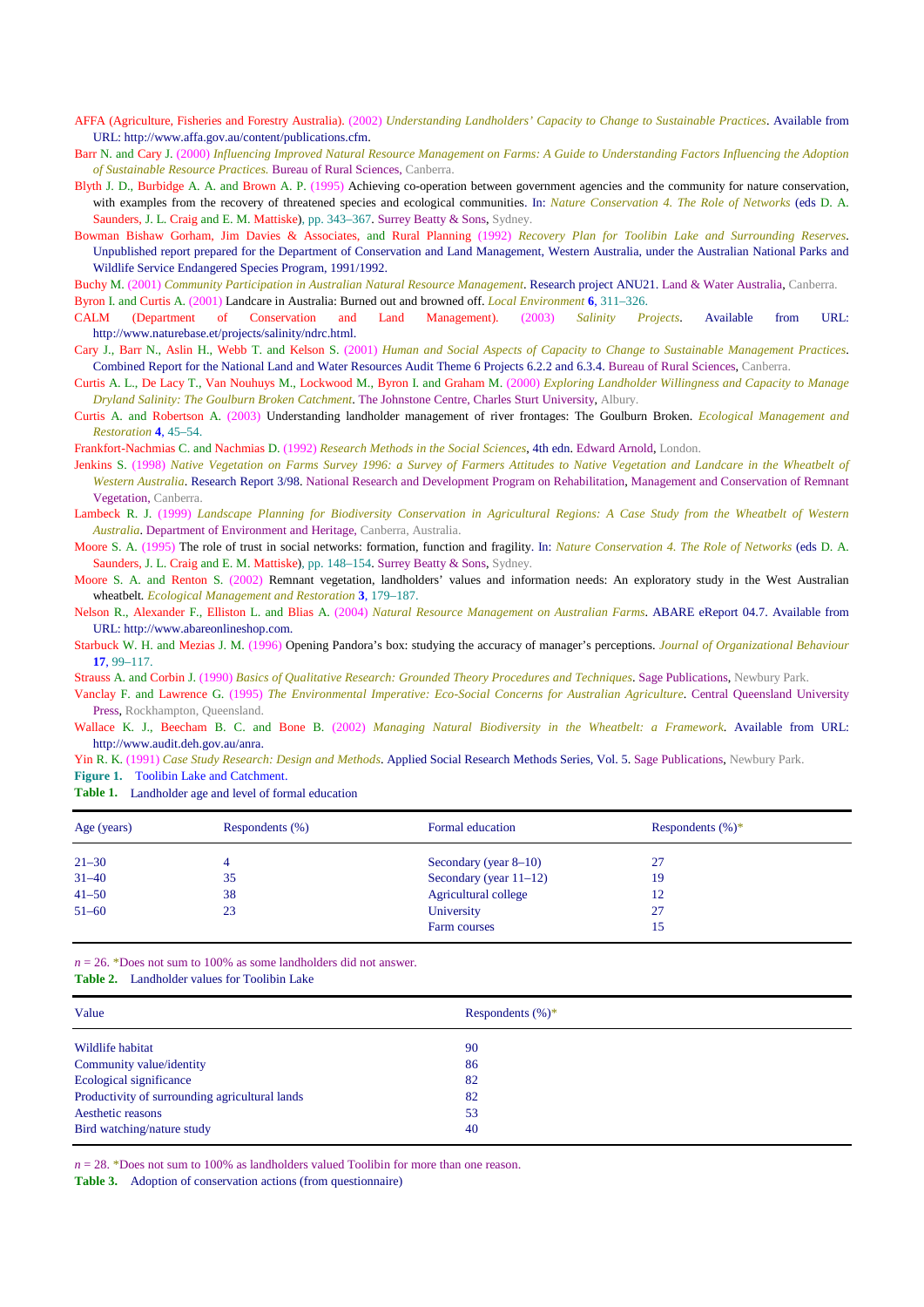| <b>Management</b> action   | All respondents $(\%)^*$ <sup>a</sup> | Farm plan in use<br>$%$ respondents) <sup>*b</sup> | No farm plan in use<br>$%$ respondents) <sup>*c</sup> | <b>CALM-funded actions</b><br>$(\%$ respondents) <sup>*a</sup> |
|----------------------------|---------------------------------------|----------------------------------------------------|-------------------------------------------------------|----------------------------------------------------------------|
| Revegetation               | 93                                    | 100                                                | 89                                                    | 65                                                             |
| Fencing                    | 86                                    | 100                                                | 79                                                    | 46                                                             |
| Soil treatments            | 86                                    | 100                                                | 68                                                    | NF                                                             |
| Contour banks/drains       | 79                                    | 89                                                 | 68                                                    | 5                                                              |
| No minimum $^{-1}$ tillage | 79                                    | 100                                                | 63                                                    | NF                                                             |
| Alley farming              | 61                                    | 78                                                 | 47                                                    | 59                                                             |
| Fodder shrubs              | 61                                    | 78                                                 | 53                                                    | NF                                                             |
| Cultivating along contours | 50                                    | 44                                                 | 53                                                    | NF                                                             |
| Perennial pastures         | 29                                    | 33                                                 | 26                                                    | NF                                                             |

 $n^2$ n = 28.  $n^2$ n = 9.  $n^2$ n = 19. \*Do not sum to 100% as many landholders have adopted more than one action.

CALM, Conservation and Land Management; NF, not funded by CALM.

**Table 4.**  Most important conservation actions for landholders now and in the future (from interviews)

| Management action                                      | <b>Characteristics</b>                                         | Most important action<br>now (% respondents) $*$ | Most important action in the<br>future (% respondents)* |
|--------------------------------------------------------|----------------------------------------------------------------|--------------------------------------------------|---------------------------------------------------------|
| Revegetation, fencing remnants                         | Revegetation<br>Alley farming<br>Fencing remnant vegetation    | 79                                               | 50                                                      |
| Soil optimization                                      | Soil treatments<br>Minimum/no till<br>Working to/with contours | 25                                               | 23                                                      |
| Crop diversification<br>Fodder shrubs (e.g. tagasaste) | Perennial pastures                                             | 8                                                | 27                                                      |
| <b>Engineering works</b>                               | Drainage                                                       | 4                                                | 32                                                      |

 $n = 24$ . \*Does not sum to 100% as landholders described more than one action.

**Table 5.**  Incentives for adoption of conservation actions (from questionnaire)

| Incentive                                                          | Respondents $(\%)^*$ |
|--------------------------------------------------------------------|----------------------|
| Better financial support                                           | 79                   |
| Better compensation for non-productive land                        | 64                   |
| Evidence-based information on the benefits of conservation actions | 64                   |
| Information on the Toolibin Lake Recovery Plan                     | 54                   |
| More accessible professional advice                                | 46                   |

 $n = 27$ . \*Does not sum to 100% as landholders identified more than one incentive.

**Table 6.**  Constraints to adoption of conservation actions (from questionnaire)

| Constraint                        | Respondents $(\%)^*$ |
|-----------------------------------|----------------------|
| Cost of materials/equipment       | 77                   |
| Lack of time/access to labour     | 67                   |
| Lack of funding                   | 63                   |
| Poor condition of Catchment       | 33                   |
| Lack of work in surrounding areas | 29                   |
| Unclear responsibility            | 19                   |
| Lack of on-site advice            | 18                   |
| Other                             | ⇁                    |

 $n = 22$ . \*Does not sum to 100% as landholders identified more than one constraint.

**Table 7.**  Constraints to adoption of conservation actions (from interviews)

| Constraint (% respondents)* | Illustrative responses                                                                                                                         |
|-----------------------------|------------------------------------------------------------------------------------------------------------------------------------------------|
| Financial (73%)             | In the end it's money; whether you can generate increased income from doing something<br>about salinity or whether someone pays you to do it.' |
| Motivational (50%)          | 'Lack of inclination to get out there and do it.'                                                                                              |